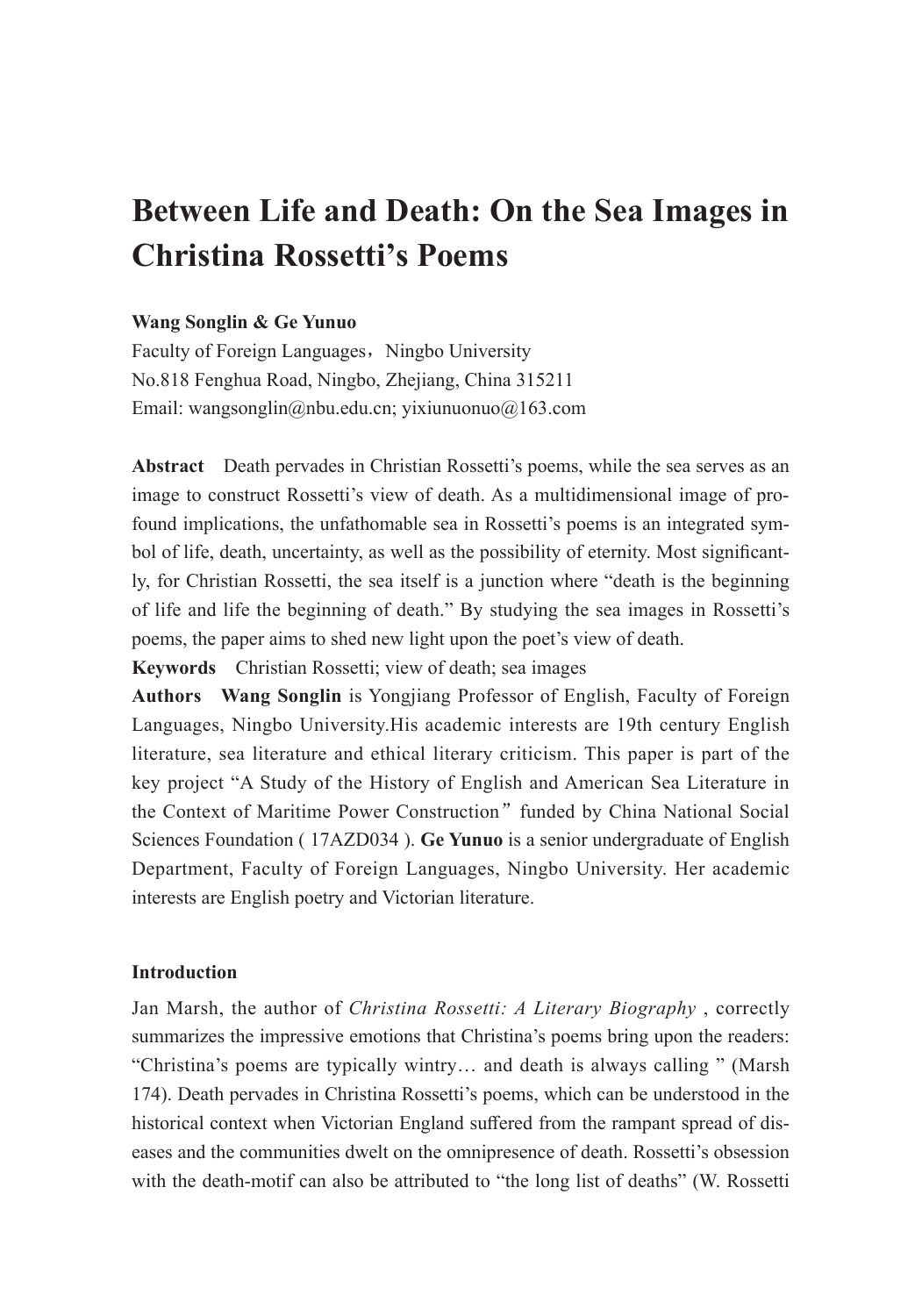vi-viii) of her relatives and friends who had a deep effect on her emotions. Thus, Marya Zaturenska regards Rossetti as primarily "the poet of death, the poet of the death-wish" (qtd. Yang 2). The existing researches on Christina Rossetti's poems though some have been done on the death-motif and the motif of love as well as her religious belief—might have not been very much concerned with the significant poetic image of the sea in her poems.

The imagery of the sea frequently occurs in her poetic reflection upon the ultimate question about death, contributing to the construction of her profound view of death. Despite some criticism about Rossetti's obsession with the observation of death and accussation of her lak of intellectual reflection upon realistic issues, this thesis argues that it would be more appropriate to say that death is a most realistic issue confronted by  $19<sup>th</sup>$  century England, and that most people were then enormously threatened by death and therefore would show reflection on the ultimate meaning of human existence. As one of the most important female poets of the  $19<sup>th</sup>$  century, Christina Rossetti displayed her distinguished insight into the issue of life and death. Sea image constitutes a significant part in revealing Rossetti's understanding of being and religious belief, and it bears much weight in terms of the poet's view of the existence and destination of human beings. An analysis of the sea image in Rossetti's poems may shed new light upon Rossetti's unique view of death.

#### **The Sea of Death**

The image of the "sea" in the Christina Rossetti's death poems often occurs in a metaphorical "voyage" closely related to death—a voyage towards death, or of death. One example is found in "The Hour and the Ghost" where confronted with the calling of the ghosts—"Come, our nest is newly made— Now cross the tossing foam" (C. Rossetti, *Goblin Market* 66) , the woman cries to her lover : "O love, love, hold me fast, /He draws me away from thee;/ I cannot stem the blast,/ Nor the cold strong sea" (66). And it is more typically exemplified in the aforementioned poem "Wife to Husband," as the dying wife says:

Good-by. I must drift across the sea, I must sink into the snow, I must die … … Blank sea to sail upon Cold bed to sleep in: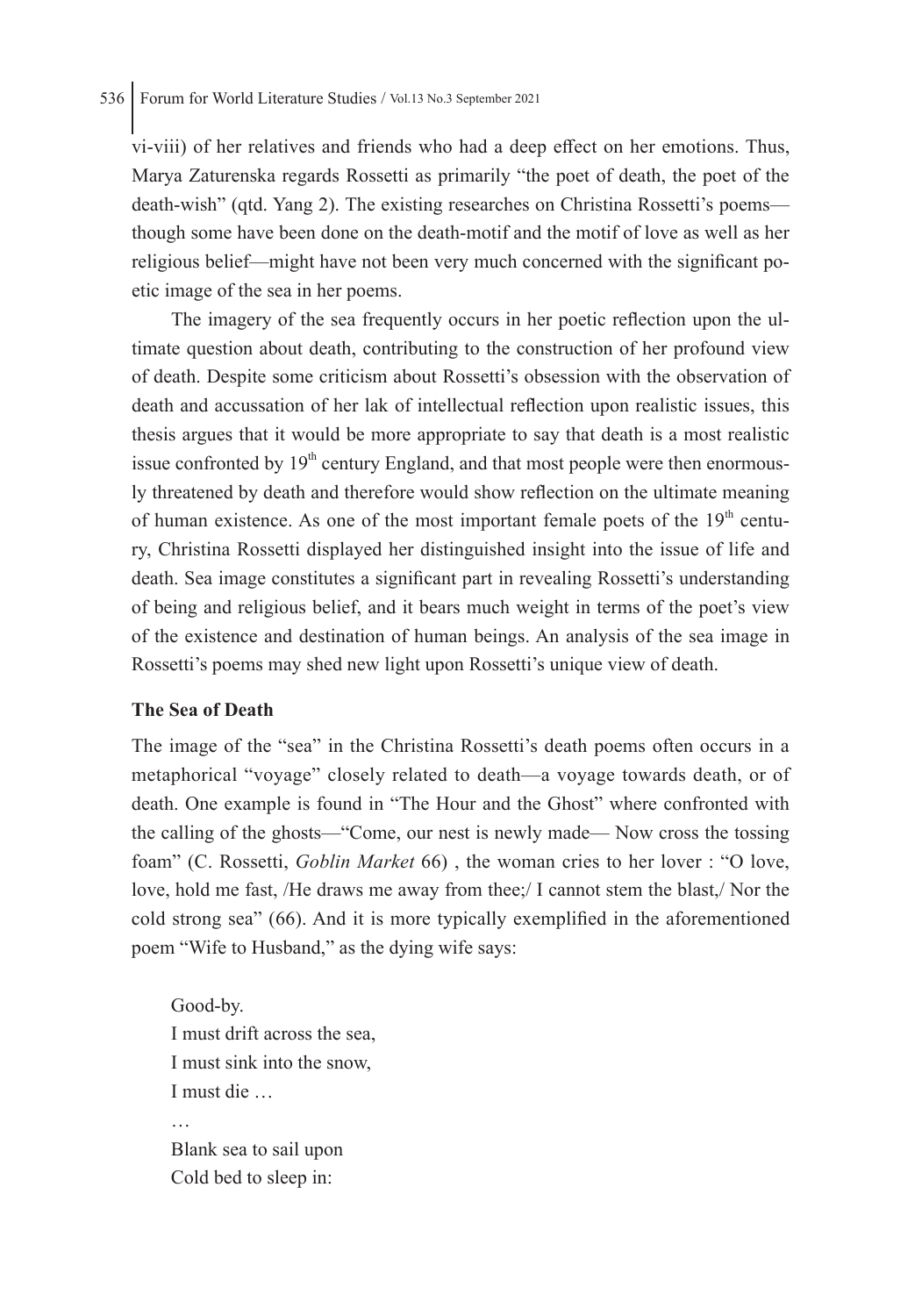Good-by.

… I must die. (C. Rossetti, *Goblin Market* 100-101)

Death, as the separation with the beloved one alive, is put into a metaphorical framework of "voyage," thereby turning into a departure for a destined "journey" upon the sea. The repetition of "I must" and "Good-bye" evokes the image of a sailor embarking on a voyage of no excuse to be postponed. It is worth noticing that although it seems to be self-motivated by the repeated use of the modal verb "must," the verbs "drift" and "sink" here betray a sense of motivation of external forces before she begins to truly "sail" upon the blank sea. The subtle transition of diction here invites our close attention to the exact nature of this "departure" of death, which serves not as an end but as the beginning of a journey. Though death is scheduled to take place "with unready feet" of us, drifting us off the shore and sinking us into the snow, yet after that, one "sails upon" the ocean of death with neither complaint nor regret. In this way, Rossetti's death poems show a calm acceptance of death and her illustration of the separation of loved ones is not the psychologically felt "coldness" by an analogy with sea-water and snow. Nor is it smothered by a mood of melancholy usually engendered by the chilling vision of death. Her death poems are, however, featured with a sense of broadness and transcendence endowed by the voyage towards an infinite width presented by the sea.

#### **The Sea of Unfathomable Dreams**

The image of voyage upon the sea recurs in another devotional poem of Rossetti, "Sleep at Sea," which narrates the voyage of a ship of "sleepers" who are stuck in dreams, heedless of the physical dangers in coming and driving towards their fate of "vanity."

Sound the deep waters:— Who shall sound that deep?— Too short the plummet, And the watchmen sleep. Some dream of effort Up a toilsome steep; Some dream of pasture grounds For harmless sheep. White shapes flit to and fro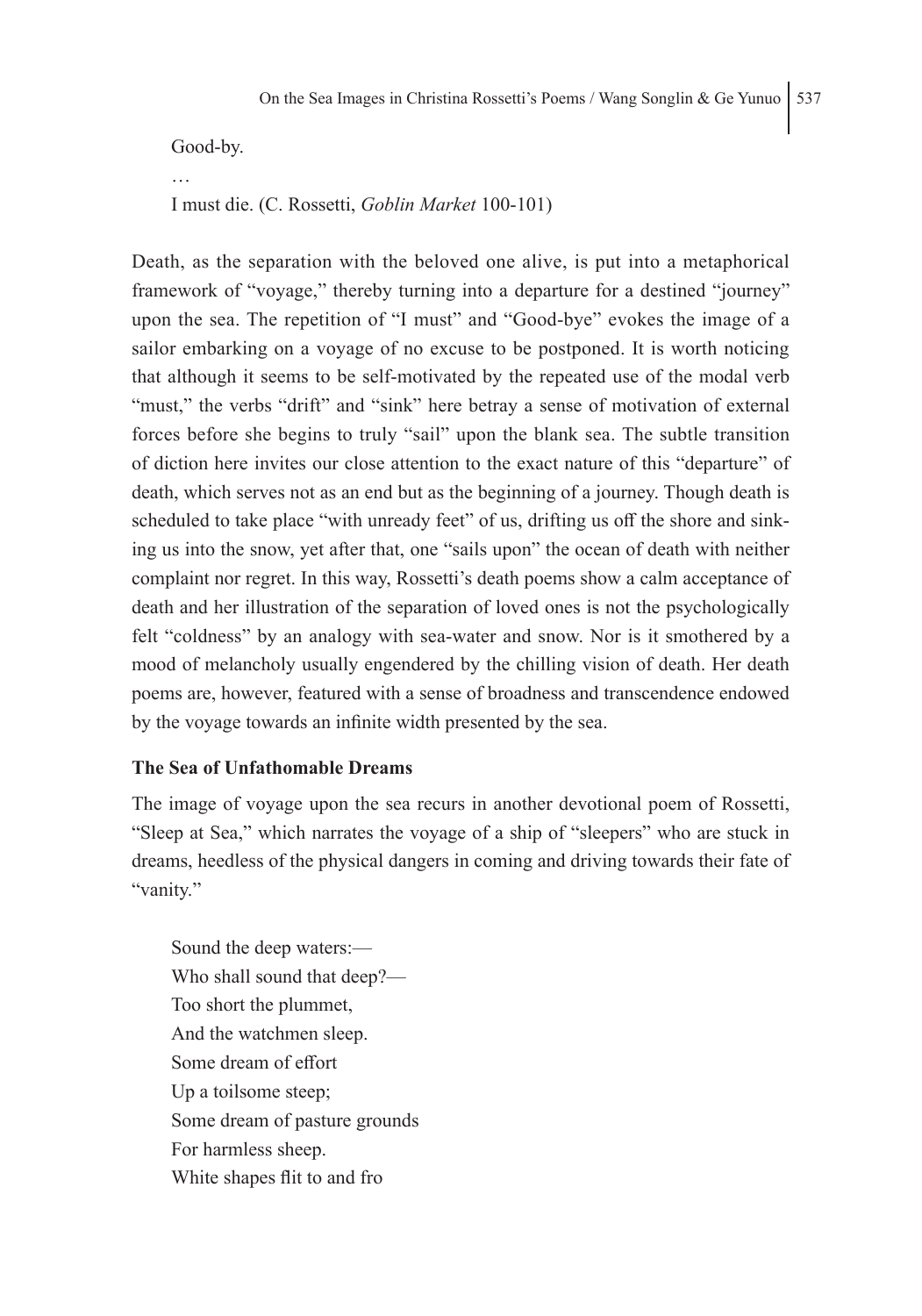From mast to mast; They feel the distant tempest That nears them fast: Great rocks are straight ahead, Great shoals not past; They shout to one another Upon the blast. (C. Rossetti, *Goblin Market* 165-166)

Here, the word "sleep" frequently serves as an image in Rossetti's poem of the state of death, which stems from her religious belief in the doctrine of "Soul Sleep" that illustrates a person's state of sleeping or suspension in the period between death and the Great Advent or Second Coming of the Millennium, on the Last Day when the soul will receive its final reward "after breaking from the sleep" (McGann 135). However, the poem's Gothic depiction of dream resembles that of the scene in *The Rime of the Ancient Mariner*, in which the dreams of these sleepers are depicted as false illusions, indicating that the "sleep" here is more of a parody rather than the true "Soul Sleep" that enables people after death to get a glimpse of the paradise of another world at the Second Coming.

So dream the sleepers, Each man in his place; The lightning shows the smile Upon each face: The ship is driving, driving, It drives apace: And sleepers smile, and spirits Bewail their case. The lightning glares and reddens Across the skies; It seems but sunset To those sleeping eyes. When did the sun go down On such a wise? From such a sunset When shall day arise? (C. Rossetti, *Goblin Market* 166-167)

With attention paid to the grammatical tense used here, the sleepers question about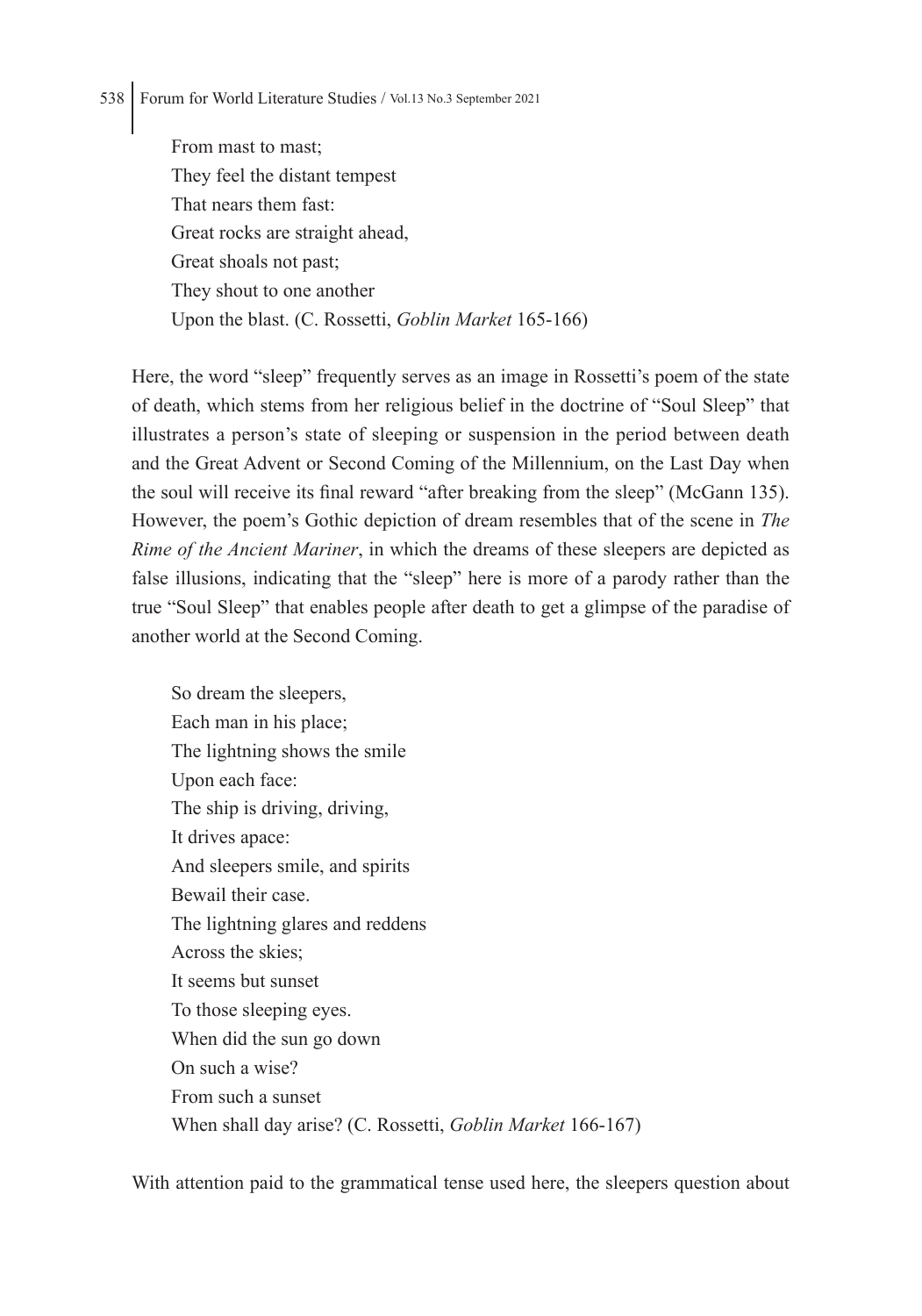the historical happenings by "when did the sun go down" and ask about the futuristic event by "when shall day arise," but lie themselves exactly in the middle of darkness where the sun is a mere illusion. Such illusions, closely related and even "induced" by the elements on the sea (i.e. "lightnings"), serve not only as a warning but also an indicator of a possible anxiety about this "voyage" on the death of sea: Are these paradisaical views visualized by people towards the after-life reliable, or "treacherous" as illusions?

They have forgotten sorrows And hopes and fears; They have forgotten perils And smiles and tears; Their dream has held them long, Long years and years. (C. Rossetti, *Goblin Market* 167)

If we take the image of the sea in the sense that its "broadness" and seemingly infinite "length" for traveling agree well with the need of human beings to seek the revelation of God on the Day of Judgement, Rossetti seems to remind us that this image of the sea in her poems is not a flat image, but an image of unfathomable depth. Do people lay their eyesight upon the width of the sea, the infinite length but no one to "sound the deep waters" ?—and human beings are short of doing so with the "plummet" they are equipped with—as people "sleep to death in dreaming,/ Of length of days" (C. Rossetti, *Goblin Market* 169) when they still should remain "awake" (be alive) rather than "live in the death" yet to come, resting in desirous leisure before they should get the rest fulfilled by the Soul Sleep?

Jerome J. McGann rightly points out that Rossetti writes "as if she were herself aware of the treacherousness of her own most cherished dreams and ideals" (141), and she further suggests that Rossetti's poems manifest "contradictions at her heart of her own deepest beliefs and commitments" through a "self-destruction of its own religious certainties" (141) with a sense of vanity, uncertainties and "inconsequence" that "haunted" in her other lines like the famous "When I am dead, my dearest." As regards the image of the sea, with its unfathomable "depth," it embodies, to some extent, such uncertainty of the internal vision which Rossetti resorts to for the visualization of the ending of life. At the end of the poem, the poet writes:

No voice to call the sleepers, No hand to raise: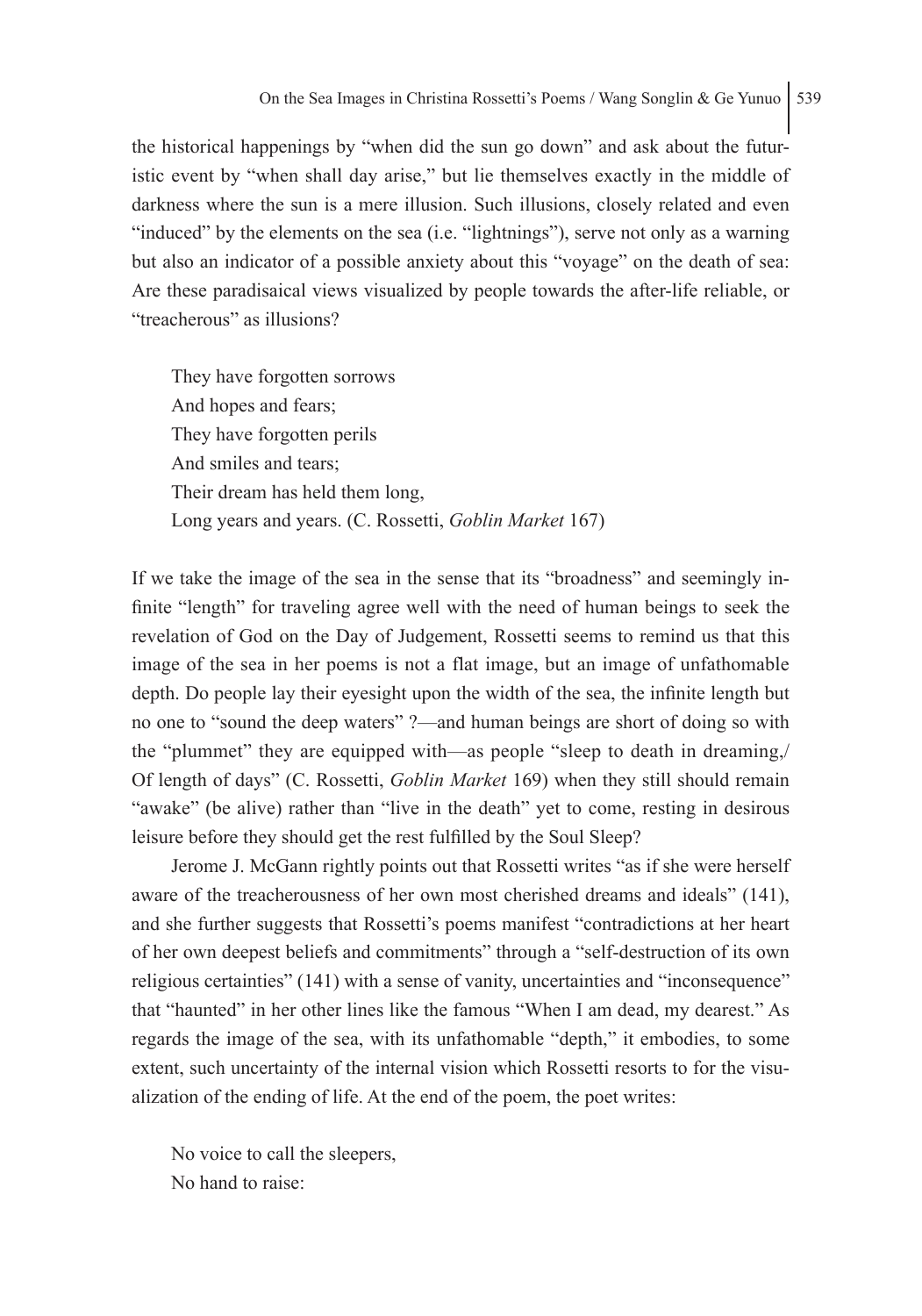They sleep to death in dreaming, Of length of days. Vanity of vanities, The Preacher says: Vanity is the end Of all their ways. (C. Rossetti, *Goblin Market* 169-170)

That the end of their journey is "vanity" refers to a disillusioned expectancy of arrival, the loss of a physically attainable "shore" on the other side that ends in nihility. Such nihility denies the spiritual transcendence over the body to decay, and constrains the perishable person in its limitations, and thus prolongs the journey of death itself into infinite darkness and hopelessness, and further blurs the border between death and life, making people sail on their ship of life over the sea of death without an end.

# **The Sea of Infinity and Eternity**

Such images of the sea of death are frequently found in Rossetti's poems for people to sail across, with its own end at the shore where mortals dwelt and the other stretching towards an "infinity" where God is expected to appear when the ship of mortal beings ever reaches there. Whether the sea holds in store the path of transcendence or hidden uncertainty, the death of the sea in Rossetti's poems is never a simple and fixed image, but a complex one. It appears to be a calm and tranquil place for the birth of life in the poem "A Birthday" by "My heart is like a rainbow shell /That paddles in a halcyon sea" (*Goblin Market* 56), to be the place where life's ship can journey on its course for exploration in "At Home" as "Said one: 'To-morrow we shall be/ Plod plod along the featureless sands/ And coasting miles and miles of sea.'" (*Goblin Market* 35), and even accommodate the seemingly radical contradictions of death and life, which is exemplified in "By the Sea," a poem foregrounding the sea itself while also revealing the interrelation between death and life contained therein.

By the Sea Why does the sea moan evermore? Shut out from heaven it makes its moan, It frets against the boundary shore; All earth's full rivers cannot fill The sea, that drinking thirsteth still.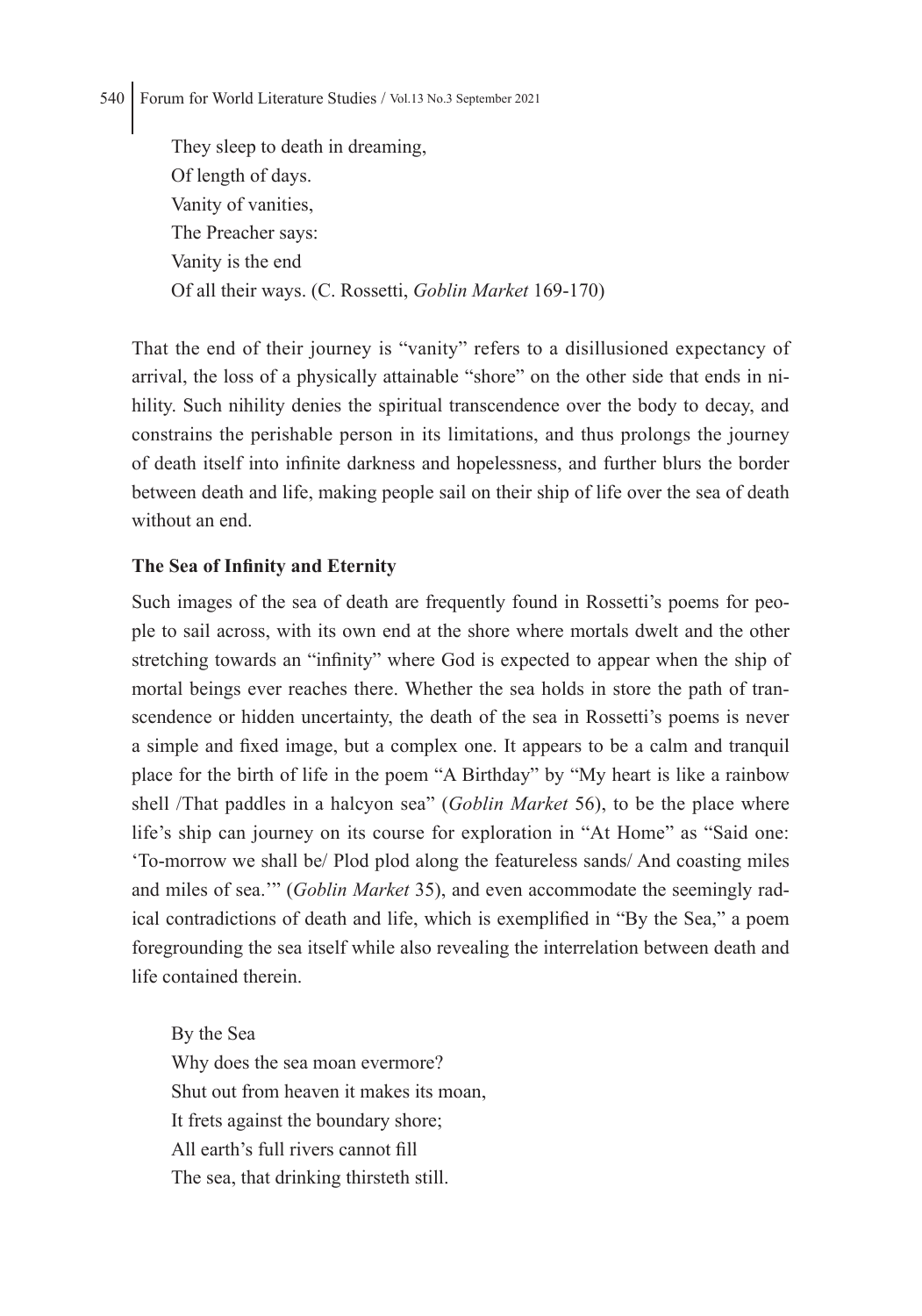Sheer miracles of loveliness Lie hid in its unlooked—on bed: Anemones, salt, passionless, Blow flower—like; just enough alive To blow and multiply and thrive. Shells quaint with curve, or spot, or spike, Encrusted live things argus—eyed, All fair alike, yet all unlike, Are born without a pang, and die Without a pang, and so pass by. (C. Rossetti, *Poems and Prose* 92-93)

The sea, being "shut off from heaven," seems to be part of heaven once upon a time, having no "boundary" but infinity, thus moaning for its limitation. Rossetti gives such an interpretation for the "bangs" of the sea-waves cracking on the seashore as a sound of personified mourning, and seems to pave the way for us to approach the sea—frequently to be the stormy "sea of death"— and to direct our vision towards things that "hid in its unlooked." And what seems to amaze both the readers and the poet herself (who exclaims with admiration: "Sheer miracles") is a miraculously lovely picture of the undersea world where "anemones" and other flowers "blossom, multiply and thrive," as well as other living beings. One of the intriguing things to notice is the world "passionless." It can possibly be attributed to the physical fact of the lack of sunshine in the depth of the sea, but the word itself contrasts quaintly with this prosperous image of life illustrated by words such as "blow, multiply and thrive." The tension of such images in between the poetic lines inevitably arouses our curiosity: How can they "thrive in such limitations" posed by the depth of the sea? And how can the bounded and moaning sea breed such miracles of beauty composed by the passionless sea-lives?

Some may think the poet fails to respond to such inquisitive minds and simply hold that she stops merely at the description of the beauty of nature for the sake of appraisal of God's creation, but it seems more than that when it comes to the last stanza where the poet again resorts to her frequently-used duality in poetic narration—"alike" and "unlike," "born" and "die." These "live things" share the beauty of being alive while differing in their unique being, and moreover—echoing their "passionless thriving"—they "born and die" without "a pang." These last three lines, simple and concise in diction, are profound in meaning. "Without a pang" repeats twice, and the word "pang" alliterates with the word "pass," thereby composing a rhythmic "circulation" by the endless repetition of birth and death,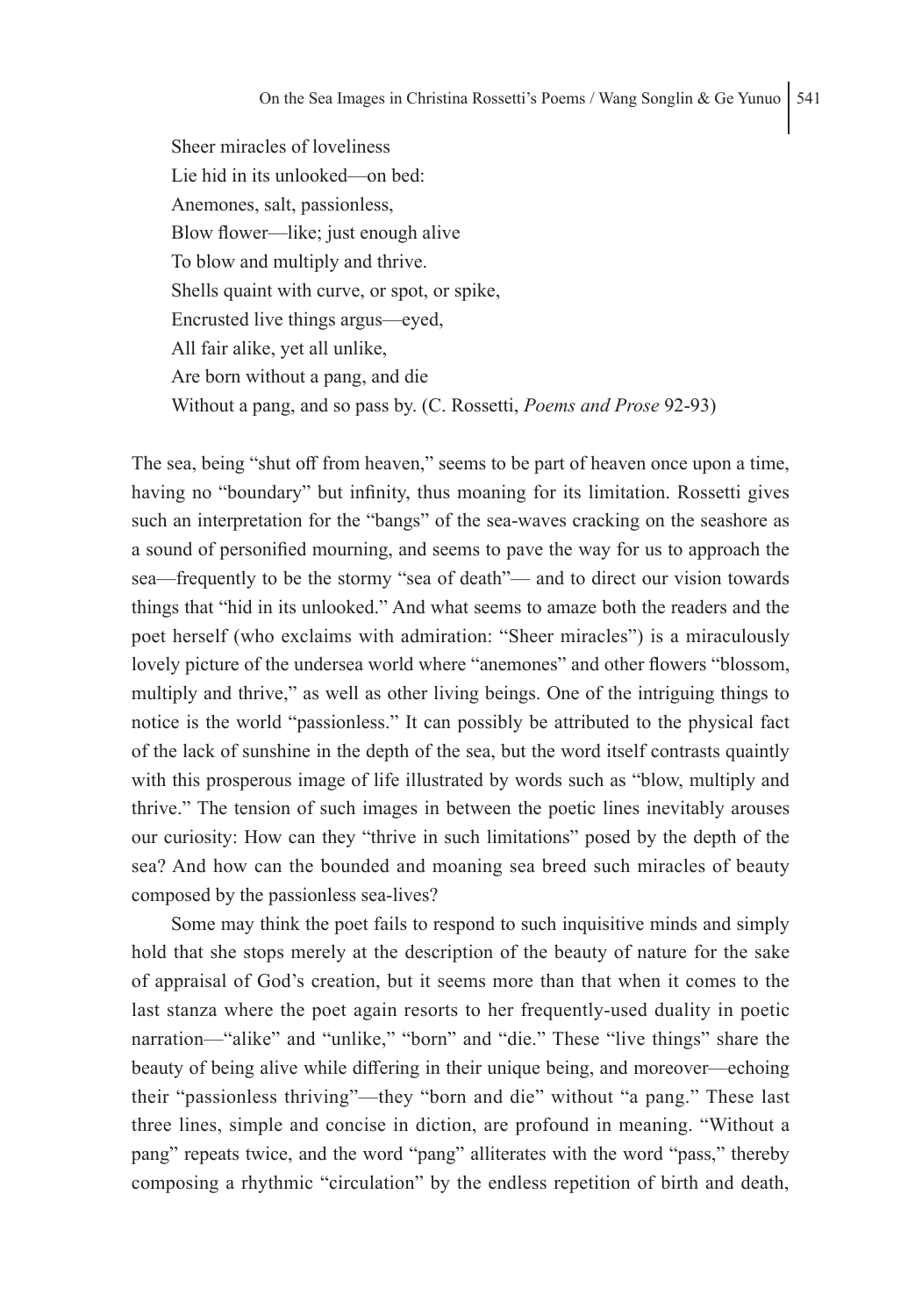featured by a fast and light rhythm seemingly in imitation of the transient life periods of these "fair live things." Such lightness in description of the transient death and life seems to entail something mournful about the transient beauty "alike but unlike," but when attention is paid to the negated "pang" here, something more profound surfaces. Obviously, by such negation, the poet reminds us that the pang is left for human beings who keep asking God:

What need remains of death - pang yet to be, If all my soul is quickened in thy praise; If all my heart loves Thee, what need the amaze, Struggle and dimness of an agony?— (C. Rossetti, *Pageant* 197)

When it comes to these lives undersea, it is such a blurred border between life and death that exempts mortals from such pains caused by "waiting." Death and life under the sea are so close to each other both in time and space that an excess of passion for being seems unnecessary. Therefore, in the unknown depth of the sea, there is an "absence both of great passion and anguish" that makes a continuum of "eternal beauty" possible by blurring the line between life and death (as every fair dies and gets substituted so soon that it seems to be a continuity by blurring with each other—Is it a possible explanation for "alike and unlike"?). Thus, there is something mournful about "being" illustrated by Rossetti's sensitive mind. Virginia Woolf speaks highly of Rossetti and acclaims her as an "instinctive poet":

Your instinct was so sure, so direct, so intense that it produced poems that sing like music in one's ears—like a melody by Mozart or an air by Gluck. Yet for all its symmetry, yours was a complex song. When you struck your harp many strings sounded together. Like all instinctives you had a keen sense of the visual beauty of the world…your eye, indeed, observed with a sensual pre-Raphaelite intensity that must have surprised Christina the Anglo-Catholic. But to her you owed perhaps the fixity and sadness of your muse. The pressure of a tremendous faith circles and clamps together these little songs. Perhaps they owe to it their solidity. Certainly they owe to it their sadness—your God was a harsh God, your heavenly crown was set with thorns. No sooner have you feasted on beauty with your eyes than your mind tells you that beauty is vain and beauty passes. Death, oblivion, and rest lap round your songs with their dark wave. (Woof 240-241)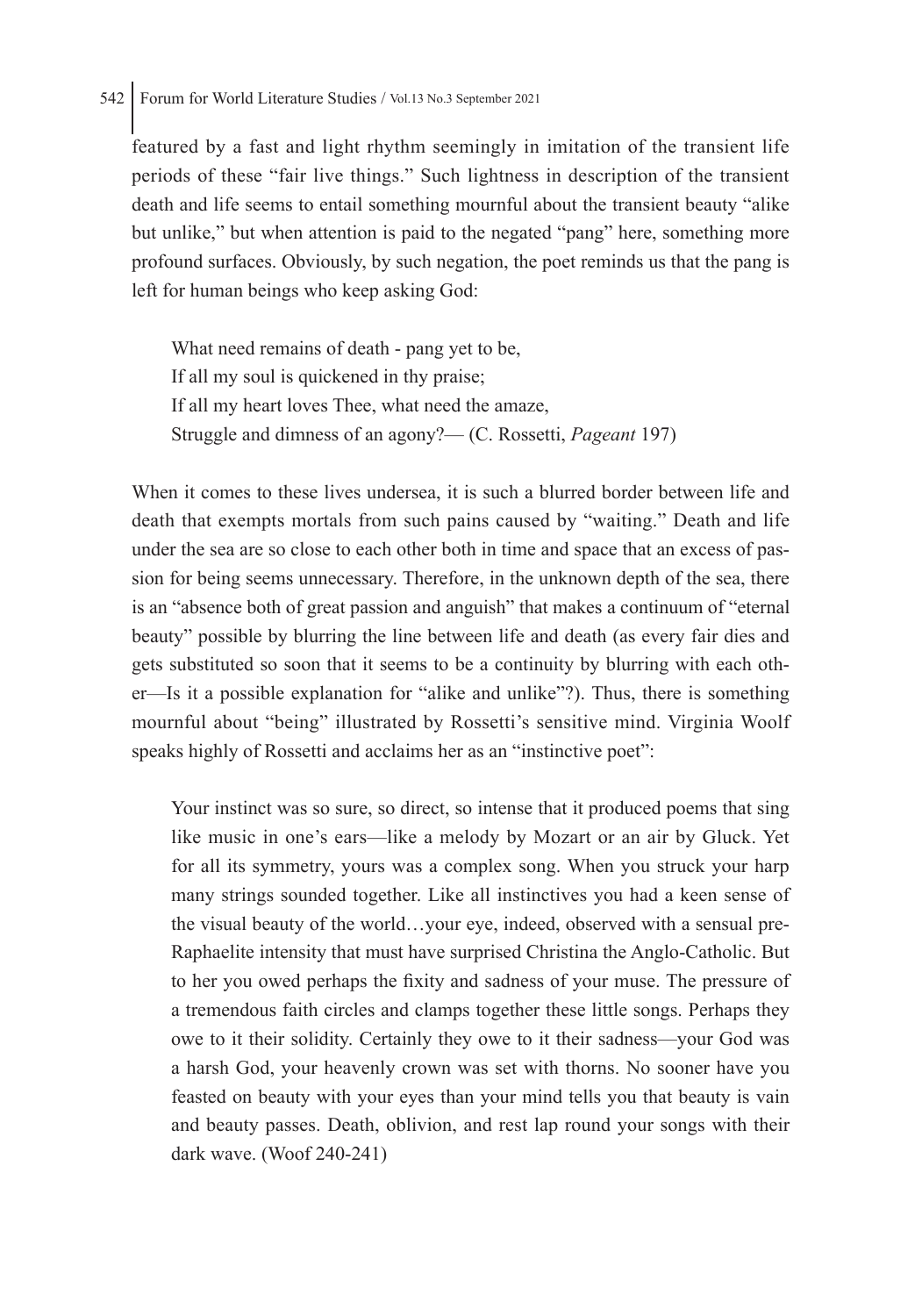However, in another sense, what the last three lines evoke is a sense mournful but beyond mournfulness: life is beautiful but short; however, despite of its transiency, life entails the possibility of transcendence and eternity. Obviously, by the "limitless" before being "welcomed by heaven" and the "pangs" in waiting, Rossetti shows her deep concerns for the condition of human beings, for the condition of being that is shut from eternity. Echoing her own belief, particularly in religious terms, a sense of "infinity" is always calling: The sea will finally come back to heaven, breaking the "bonds" and going back to eternity.

Again, the sea serves as an important image in the breaking boundaries related with her religious belief, as she comments on the statement "no more sea" in Revelation: "At first reading 'there was no more sea', our heart sinks at foresight of the familiar sea expunged from earth and heaven; that sea to us so long and so inexhaustibly a field of wonder and delight'" but then she explained in her reading of Revelation that "no more sea" as meaning that the sea does not vanish, but rather "becomes one with God" (qtd. Mason 171). In another poem "The Convent Threshold," she describes the sea as "sea of glass" which is also "mingled with fire" (C. Rossetti, *Goblin Market* 119) (related to Revelation 4.6 and 14.2 in her vision of the new creation). What the sea dissipates is not everything of possibility that the sea has brought her, but rather, the "distinctions between the sea and land, nonhuman and human, rural and urban, divine and material, as things are reconciled to each other in a renewed creation" (Mason 172). Rossetti clearly confesses in *Seek and Find*: "Thus we shall not lose the translucent purity of ocean, nor yet a glory as of its myriad waves tipped by sunshine ... What shall we lose? A barrier of separation." (108) By creating the image of the sea as a path to join God, Rossetti shows her philosophy of oneness in her poem "And there was no more sea*"* :

Voices from above and from beneath, Voices of creation near and far, Voices out of life and out of death, Out of measureless space, Sun, moon, star, In oneness of contentment offering praise. Heaven and earth and sea jubilant, Jubilant all things that dwell therein; Filled to fullest overflow they chant, Still roll onward, swell, Still begin,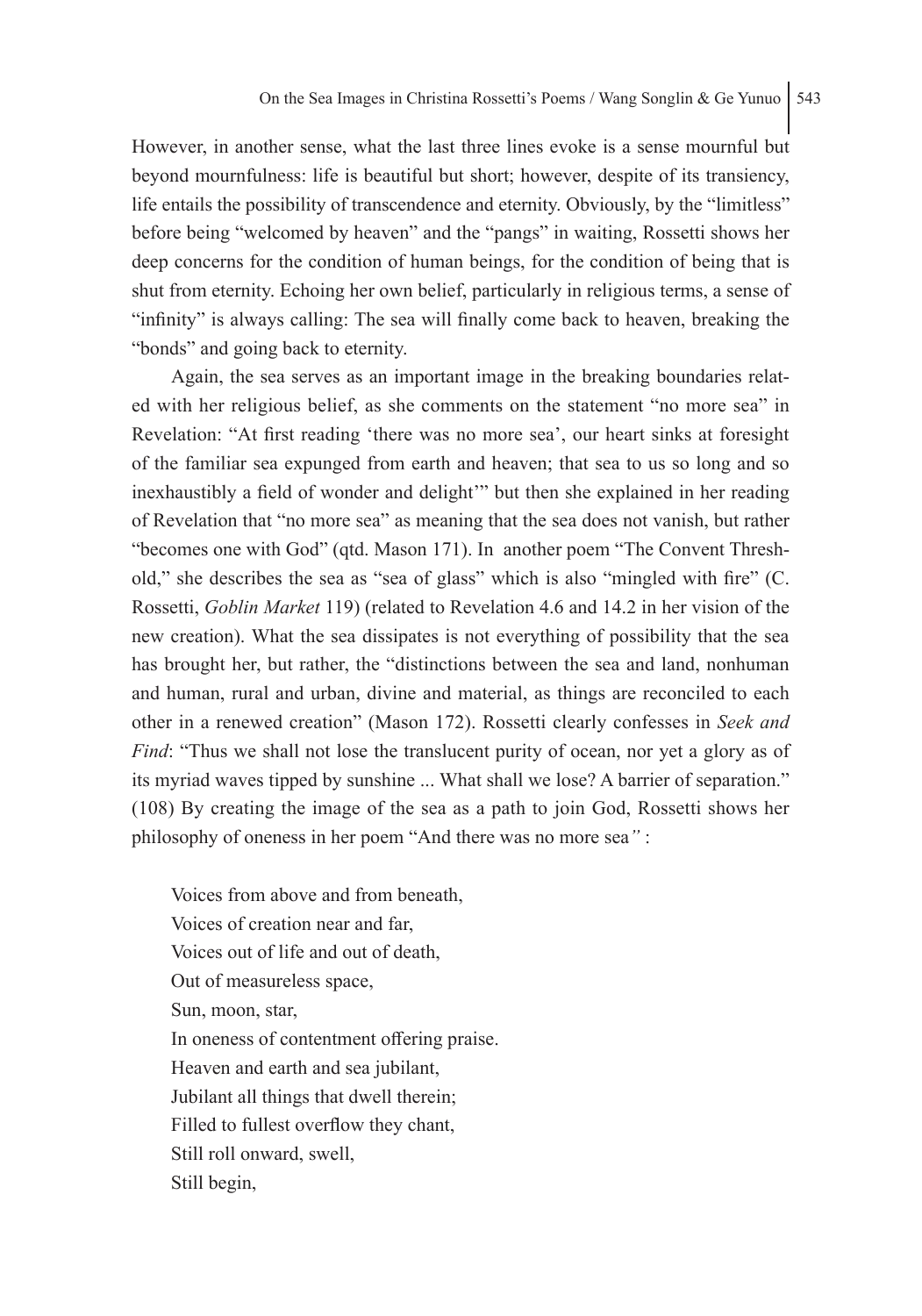Never flagging praise interminable. Thou who must fall silent in a while, Chant thy sweetest, gladdest, best, at once; Sun thyself today, keep peace and smile; By love upward send Orisons, Accounting love thy lot and love thine end. (C. Rossetti, *Face* 191)

These separate voices—obviously including those living beings in the depth of the sea, as well as the human beings sailing upon the stormy or tranquil sea—at the beginning of the stanza, though contradictory as they may be in terms of spatiality "above and beneath," or "near and far," or even "life and death," all channel into a union in the new creation where "heaven and earth and sea" are jubilantly joined and merged. Observing Rossetti's religious imagination, Emma Manson suggests that "Rossetti might have visualized the love of creation moving upwards towards God, but she imagined the dead—'Thou who must fall silent'—participating in God in a new time that defied spatiality" (173) . In this regard, what makes Rossetti so different is her vivid visualization and philosophical reflection upon death in her poems, and most significantly, her meditation on the mysterious border between life and death.

## **Conclusion**

Examing the imagination of the sea in Rossetti's poems , one may behold a world of sea imagery which is complex, multidimensional and even dynamic. In fact, the sea images in her poems are neither stable settings nor merely elements of nature. The implications of the sea in Rossetti's poems are abundant, serving as an organic part in her poetic construction. Moreover, the sea is an imaginative space for her reflection upon the ultimate questions about life and death. Paradoxically, we find that the cold sea of death in her poems is at the same time a place that gives birth to life, and that the sea of unfathomable depth contains uncertainty and possible vanity of crushing while entailing the possibility of "blurring" the border between death and life, the possibility of a joint eternity. Death initiates a voyage towards eternity, a natural pursuit of mortal beings, and even a voyage that we may have been already on at birth. In essence, the eagerness to "sail" on the "sea" and to "delve" into the depth of it for a glimpse of its unlooked beauty may derive from the fact that "the sea, celebrated by poets and scientists alike as the original site and source of life, eventually draws all life back to itself" (Krell, *Preface* i). The "passionless Anem